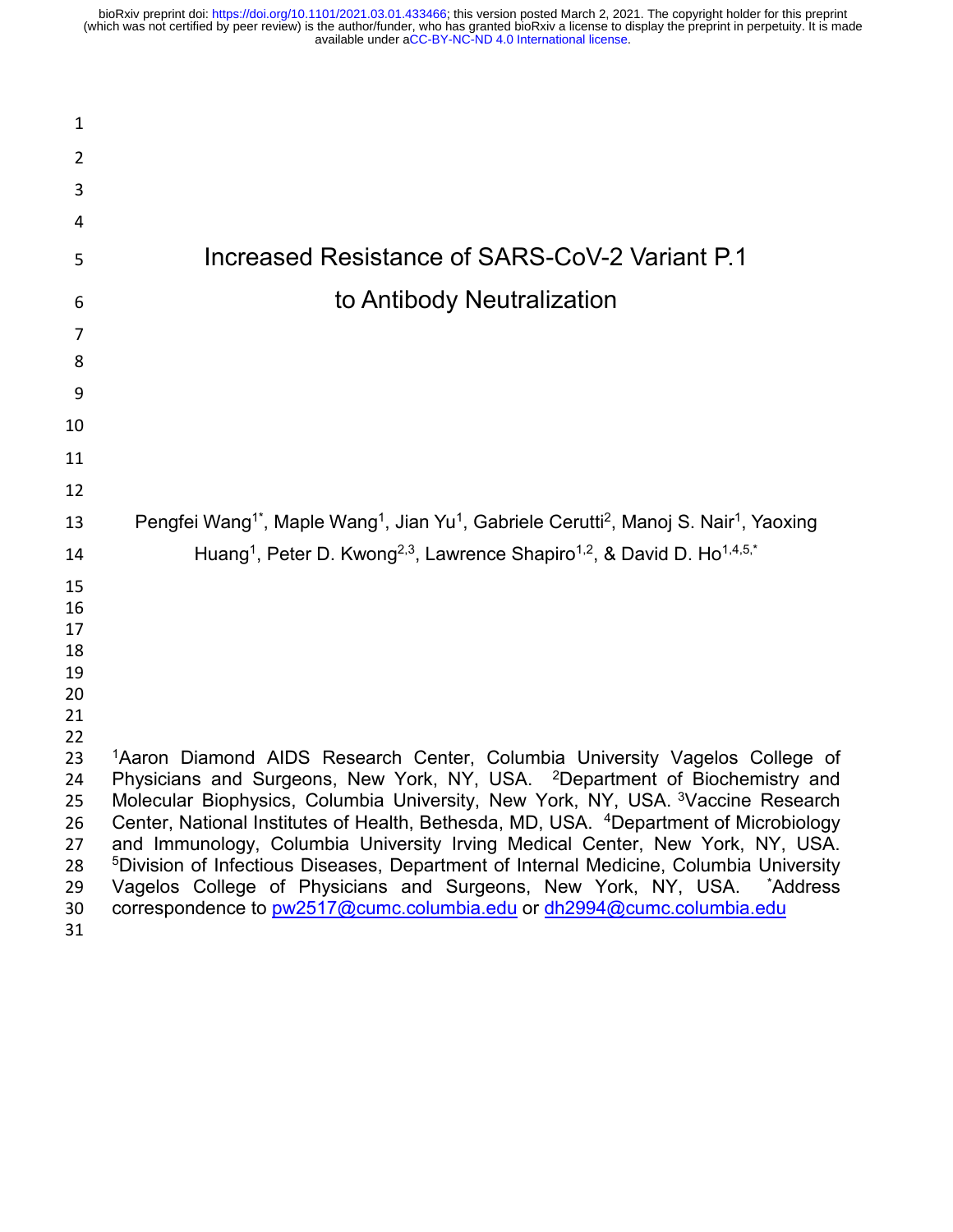**The relative resistance of SARS-CoV-2 variants B.1.1.7 and B.1.351 to antibody neutralization has been described recently. We now report that another emergent variant from Brazil, P.1, is not only refractory to multiple neutralizing monoclonal antibodies, but also more resistant to neutralization by convalescent plasma (6.5 fold) and vaccinee sera (2.2-2.8 fold). The P.1 variant threatens current antibody therapies but less so the protective efficacy of our vaccines.** 

 SARS-CoV-2 P.1, emerging from the B.1.1.28 lineage, has become a dominant variant 40 in Brazil<sup>1,2</sup>. P.1 contains 10 spike mutations<sup>2</sup> in addition to D614G, including K417T, E484K, and N501Y in the receptor-binding domain (RBD), L18F, T20N, P26S, D138Y and R190S in the N-terminal domain (NTD), and H655Y near the furin cleavage site (Supplementary Fig. 1). This new variant could threaten the efficacy of current monoclonal antibody (mAb) therapies or vaccines, because it shares mutations at the same three RBD residues with B.1.351, a variant that first emerged from South Africa. 46 We and others<sup>3-5</sup> have shown that B.1.351 is more resistant to neutralization by some mAbs, convalescent plasma, and vaccinee sera, largely due to a E484K mutation that 48 also exists in P.1. We therefore created, as previously described<sup>3,6,7</sup>, a VSV-based SARS-CoV-2 pseudovirus with all 10 mutations of the P.1 variant (BZ∆10) and assessed its susceptibility to neutralization by 18 neutralizing mAbs, 20 convalescent plasma, and 51 . 22 vaccinee sera as previously reported<sup>3</sup>.

 We first assayed the neutralizing activity of four mAbs with emergency use authorization 54 (EUA), including REGN10987 (imdevimab), REGN10933 (casirivimab)<sup>8</sup>, LY-CoV555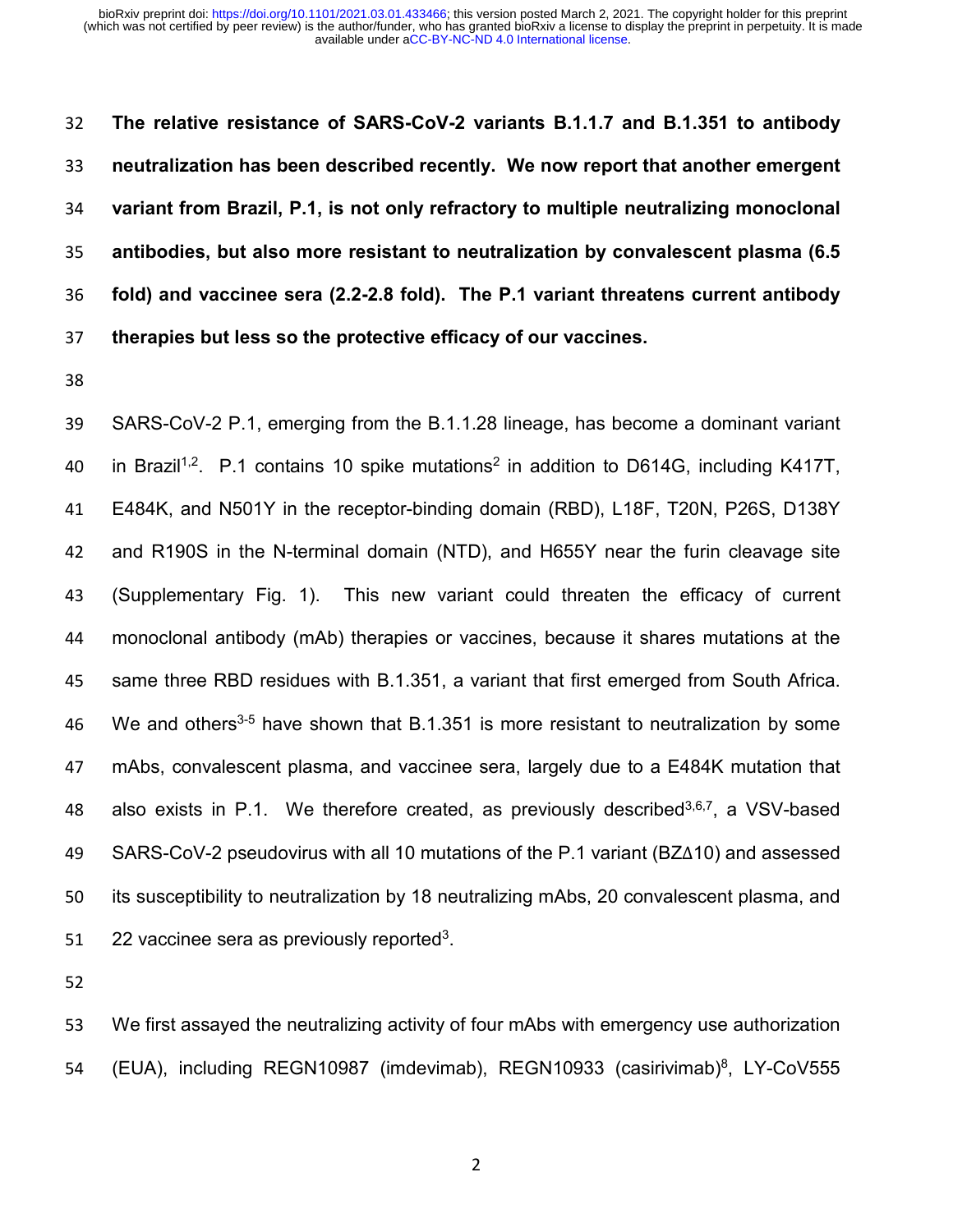55 (bamlanivimab)<sup>9,10</sup>, and CB6 (etesevimab)<sup>10,11</sup>. As shown in Fig. 1a (left panel) and Supplementary Fig. 2a, the neutralizing activities of three of the mAbs with EUA were markedly or completely abolished against BZ∆10. The only mAb with EUA retaining its activity was REGN10987. We next tested the neutralizing activity of eight additional RBD 59 mAbs, including ones from our own collection (2-15, 2-7, 1-57,  $\&$  2-36) $\frac{6}{9}$  as well as S309<sup>12</sup>, 60 COV2-2196 & COV2-2130<sup>13</sup>, and C121<sup>14</sup>. The neutralizing activities of the two potent mAbs targeting the receptor-binding motif, 2-15 and C121, were completely lost against BZ∆10 (Fig. 1a, middle panel, and Supplementary Fig. 2a). Other mAbs targeting the "inner side" or the "outer side" of RBD retained their activities against BZ∆10, however. 64 Overall, these findings mimic those observed for B.1.351<sup>3</sup>, which should not be surprising since the triple RBD mutations in P.1 and B.1.351 are largely the same.

67 We also assessed the neutralizing activity of six NTD mAbs<sup>6</sup> against BZ∆10 and WT pseudoviruses (Fig. 1a, right panel; Supplemental Fig. 2b). BZ∆10 was profoundly resistant to neutralization by four NTD antibodies: 2-17, 4-18, 4-19, and 5-7. Interestingly,  $5-24$  and 4-8, two mAbs targeting the antigenic supersite in NTD<sup>15</sup> that have completely 71 lost neutralizing activity against B.1.351<sup>3</sup>, remained active against BZ∆10. To understand the specific mutations responsible for the observed pattern of neutralization, we then tested these NTD mAbs against a panel of pseudoviruses, each containing only a single NTD mutation found in P.1 (Supplementary Fig. 2b). As expected, 5-24 ad 4-8 retained activity against all single-mutation pseudoviruses. P26S only partially accounted for the loss of activity of 4-18; L18F/T20N/D138Y contributed to the loss of activity of 2-17 and 4-19; and L18F/T20N/D138Y/R190S together resulted in the loss of activity of 5-7.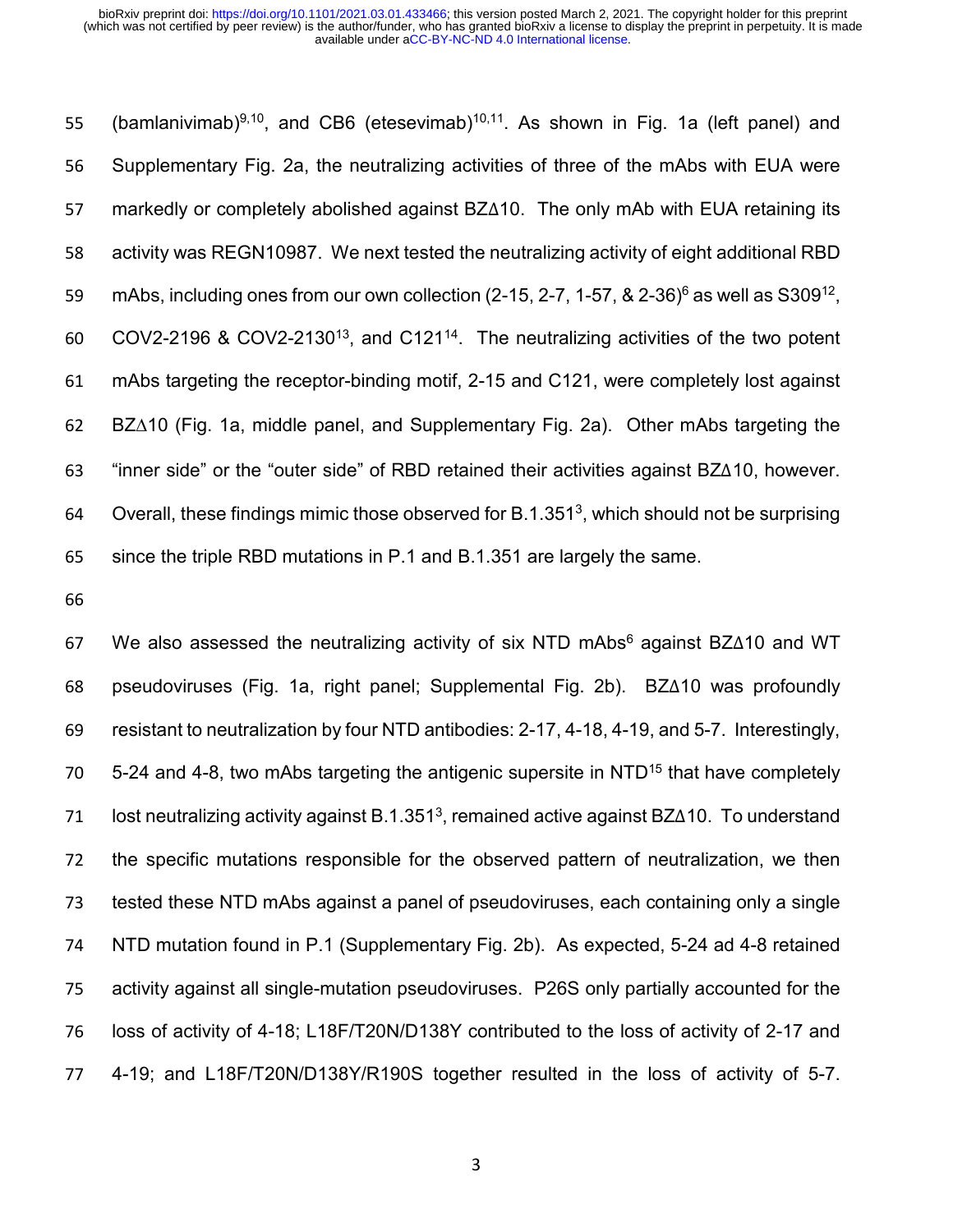Overall, these neutralization results were consistent with the positions of the P.1 mutations on NTD in relation to the antibody epitopes (Supplemental Fig. 3a). For antibodies 5-24 and 4-8, the mutated residues on NTD were not part of their epitopes (Supplemental Fig. 3b). The drop in neutralization potency of 2-17 is explained by L18F and T20N comprising a part of the epitope, while D138 is proximal to these two residues. However, the loss or activity of 4-18 and 5-7 is not well explained structurally, because their inactivity is likely due to the combined effect of different NTD mutations.

 We also examined a panel of convalescent plasma obtained from 20 SARS-CoV-2 87 batients infected in the Spring of 2020, as previously reported<sup>3</sup>. Each plasma sample was assayed for neutralization against BZ∆10 and WT pseudoviruses. As shown in Supplementary Fig. 4, most (16 of 20) samples lost >2.5-fold neutralizing activity against BZ∆10. The magnitude of the drop in plasma neutralization ID50 titers is summarized in Fig. 1b (left panel), showing a 6.5-fold loss of activity against the variant pseudovirus.

93 Lastly, 22 vaccinee sera were obtained, as previously reported<sup>3</sup>, from 12 individuals who 94 received Moderna SARS-Co-2 mRNA-1273 Vaccine<sup>16</sup> and 10 individuals who received 95 the Pfizer BNT162b2 Covid-19 Vaccine<sup>17</sup>. Each serum sample was assayed for neutralization against BZ∆10 and WT pseudoviruses. The extent of the decline in neutralization activity is summarized in Fig. 1b (middle and right panels), and each neutralization profile is shown in Supplementary Fig. 5. A loss of activity against BZ∆10 was noted for every sample, but the magnitude of the loss was modest (2.8 fold, Moderna;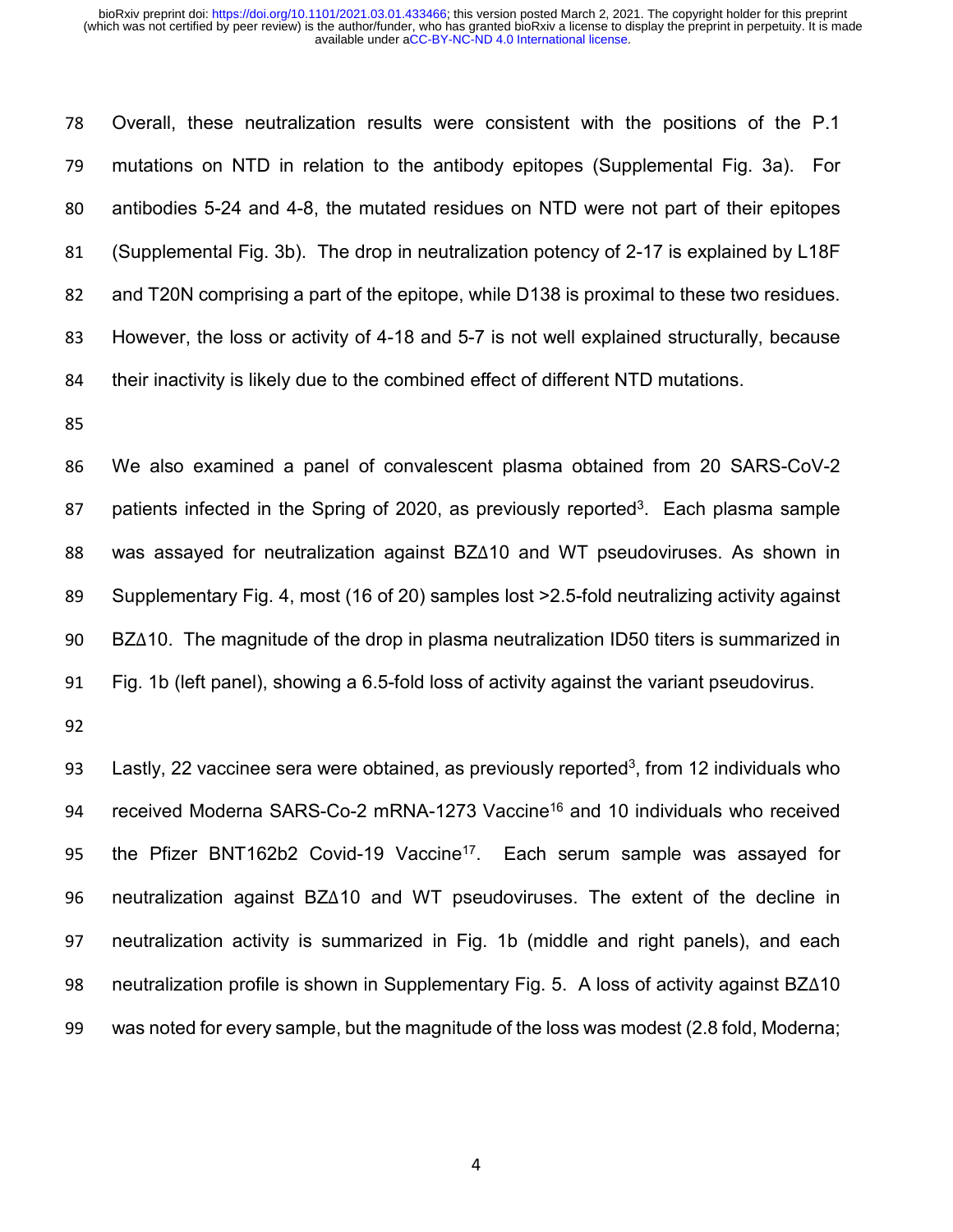2.2 fold, Pfizer) and not as striking as was observed against B.1.351 pseudovirus (8.6 fold, Moderna; 6.5 fold, Pfizer).

 Overall, the SARS-CoV-2 P.1 variant is of concern because of its rapid rise to dominance as well as its extensive spike mutations, which could lead to antigenic changes detrimental to mAb therapies and vaccine protection. Here we report that P.1 is indeed resistant to neutralization by several RBD-directed mAbs, including three with EUA. The major culprit is the shared E484K mutation, which has emerged independently in over 50 108 lineages, including in B.1.526 that we<sup>18</sup> and others<sup>19</sup> have identified in New York recently. As for the NTD-directed mAbs, the resistance profiles are markedly different for P.1 and B.1.351, reflecting their distinct sets of mutations in NTD. Both convalescent plasma and vaccinee sera show a significant loss of neutralizing activity against P.1, but the 112 diminution is not as great as that reported against B.1.351 $3,20$ . Therefore, the threat of increased re-infection or decreased vaccine protection posed by P.1 may not be as severe as B.1.351. Finally, given that the RBD mutations are largely the same for these two variants, the discrepancy in their neutralization susceptibility to polyclonal plasma or sera suggests that NTD mutations can have a significant effect on the susceptibility of SARS-CoV-2 to antibody neutralization.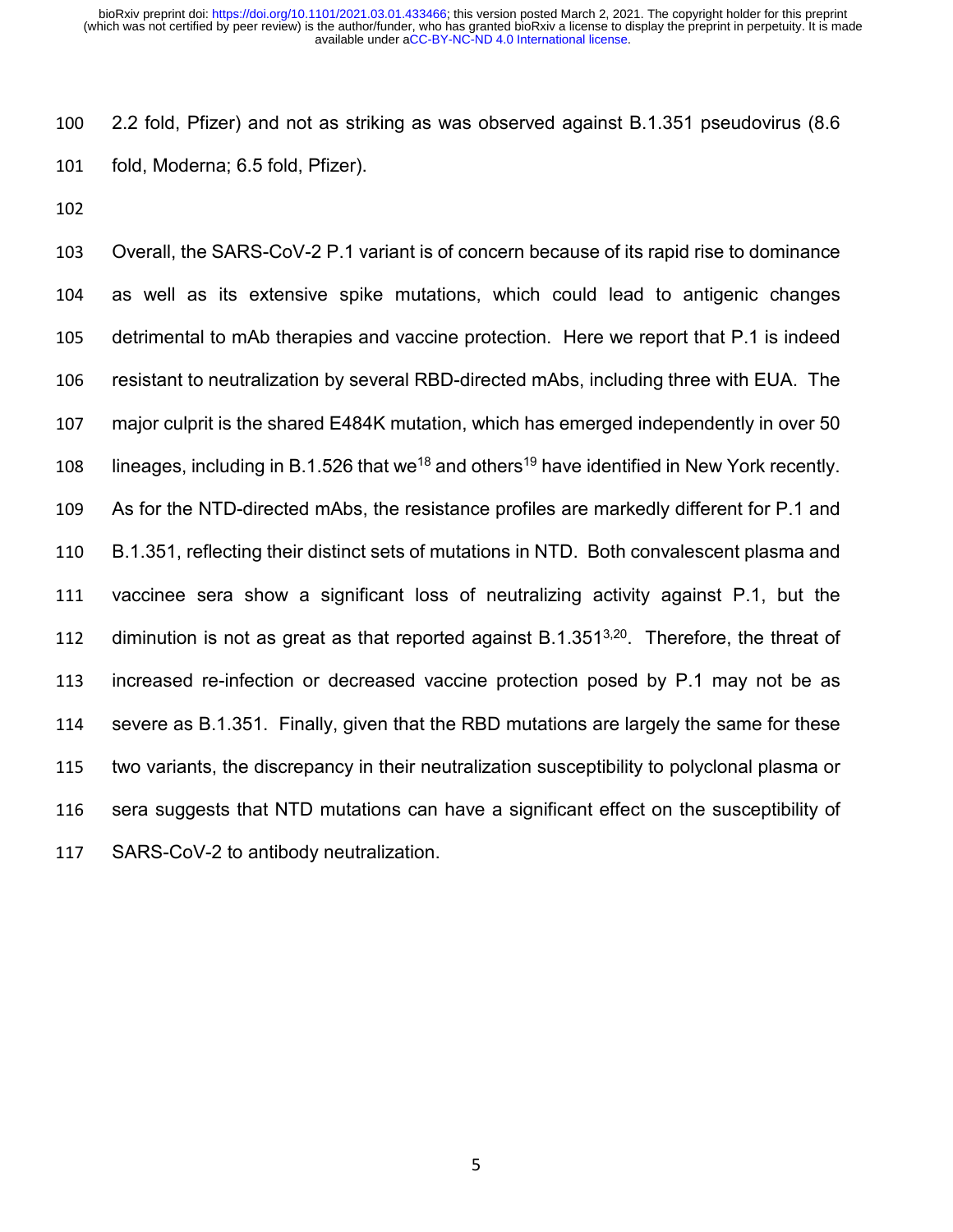119 1 Naveca F, et al. Phylogenetic relationship of SARS-CoV-2 sequences from Amazonas with

### **References**

 emerging Brazilian variants harboring mutations E484K and N501Y in the Spike protein. [https://virological.org/t/phylogenetic-relationship-of-sars-cov-2-sequences-from-](https://virological.org/t/phylogenetic-relationship-of-sars-cov-2-sequences-from-amazonas-with-emerging-brazilian-variants-harboring-mutations-e484k-and-n501y-in-the-spike-protein/585) [amazonas-with-emerging-brazilian-variants-harboring-mutations-e484k-and-n501y-in-](https://virological.org/t/phylogenetic-relationship-of-sars-cov-2-sequences-from-amazonas-with-emerging-brazilian-variants-harboring-mutations-e484k-and-n501y-in-the-spike-protein/585) [the-spike-protein/585.](https://virological.org/t/phylogenetic-relationship-of-sars-cov-2-sequences-from-amazonas-with-emerging-brazilian-variants-harboring-mutations-e484k-and-n501y-in-the-spike-protein/585) (2021). 2 Faria NR, et al. Genomic characterisation of an emergent SARS-CoV-2 lineage in Manaus: preliminary findings. [https://virological.org/t/genomic-characterisation-of-an-emergent-](https://virological.org/t/genomic-characterisation-of-an-emergent-sars-cov-2-lineage-in-manaus-preliminary-findings/586) [sars-cov-2-lineage-in-manaus-preliminary-findings/586.](https://virological.org/t/genomic-characterisation-of-an-emergent-sars-cov-2-lineage-in-manaus-preliminary-findings/586) (2021). 3 Wang, P. *et al.* Antibody Resistance of SARS-CoV-2 Variants B.1.351 and B.1.1.7. *Nature*, In press (2021). 4 Liu, Y. *et al.* Neutralizing Activity of BNT162b2-Elicited Serum - Preliminary Report. *N Engl J Med*, doi: 10.1056/NEJMc2102017. Online ahead of print (2021). 5 Wu, K. *et al.* Serum Neutralizing Activity Elicited by mRNA-1273 Vaccine - Preliminary Report. *N Engl J Med*, doi: 10.1056/NEJMc2102179. Online ahead of print (2021). 6 Liu, L. *et al.* Potent neutralizing antibodies against multiple epitopes on SARS-CoV-2 spike. *Nature* **584**, 450-456 (2020). 7 Wang, P. *et al.* SARS-CoV-2 neutralizing antibody responses are more robust in patients with severe disease. *Emerg Microbes Infect* **9**, 2091-2093 (2020). 8 Hansen, J. *et al.* Studies in humanized mice and convalescent humans yield a SARS-CoV-2 antibody cocktail. *Science* **369**, 1010-1014 (2020). 9 Chen, P. *et al.* SARS-CoV-2 Neutralizing Antibody LY-CoV555 in Outpatients with Covid-19. *N Engl J Med* **384**, 229-237 (2021). 10 Gottlieb, R. L. *et al.* Effect of Bamlanivimab as Monotherapy or in Combination With Etesevimab on Viral Load in Patients With Mild to Moderate COVID-19: A Randomized Clinical Trial. *JAMA* **325**, 632-644 (2021). 11 Shi, R. *et al.* A human neutralizing antibody targets the receptor-binding site of SARS-CoV- 2. *Nature* **584**, 120-124 (2020). 12 Pinto, D. *et al.* Cross-neutralization of SARS-CoV-2 by a human monoclonal SARS-CoV antibody. *Nature* **583**, 290-295 (2020). 13 Zost, S. J. *et al.* Potently neutralizing and protective human antibodies against SARS-CoV- 2. *Nature* **584**, 443-449 (2020). 14 Robbiani, D. F. *et al.* Convergent antibody responses to SARS-CoV-2 in convalescent individuals. *Nature* **584**, 437-442 (2020). 15 Cerutti, G. *et al.* Potent SARS-CoV-2 Neutralizing Antibodies Directed Against Spike N- Terminal Domain Target a Single Supersite. Preprint at [https://www.biorxiv.org/content/biorxiv/early/2021/2001/2011/2021.2001.2010.42612](https://www.biorxiv.org/content/biorxiv/early/2021/2001/2011/2021.2001.2010.426120) [0](https://www.biorxiv.org/content/biorxiv/early/2021/2001/2011/2021.2001.2010.426120) (2021). 16 Anderson, E. J. *et al.* Safety and Immunogenicity of SARS-CoV-2 mRNA-1273 Vaccine in Older Adults. *N Engl J Med* **383**, 2427-2438 (2020). 17 Polack, F. P. *et al.* Safety and Efficacy of the BNT162b2 mRNA Covid-19 Vaccine. *N Engl J Med* **383**, 2603-2615 (2020). 18 Annavajhala, M. K. *et al.* A Novel SARS-CoV-2 Variant of Concern, B.1.526, Identified in 161 New York. Preprint at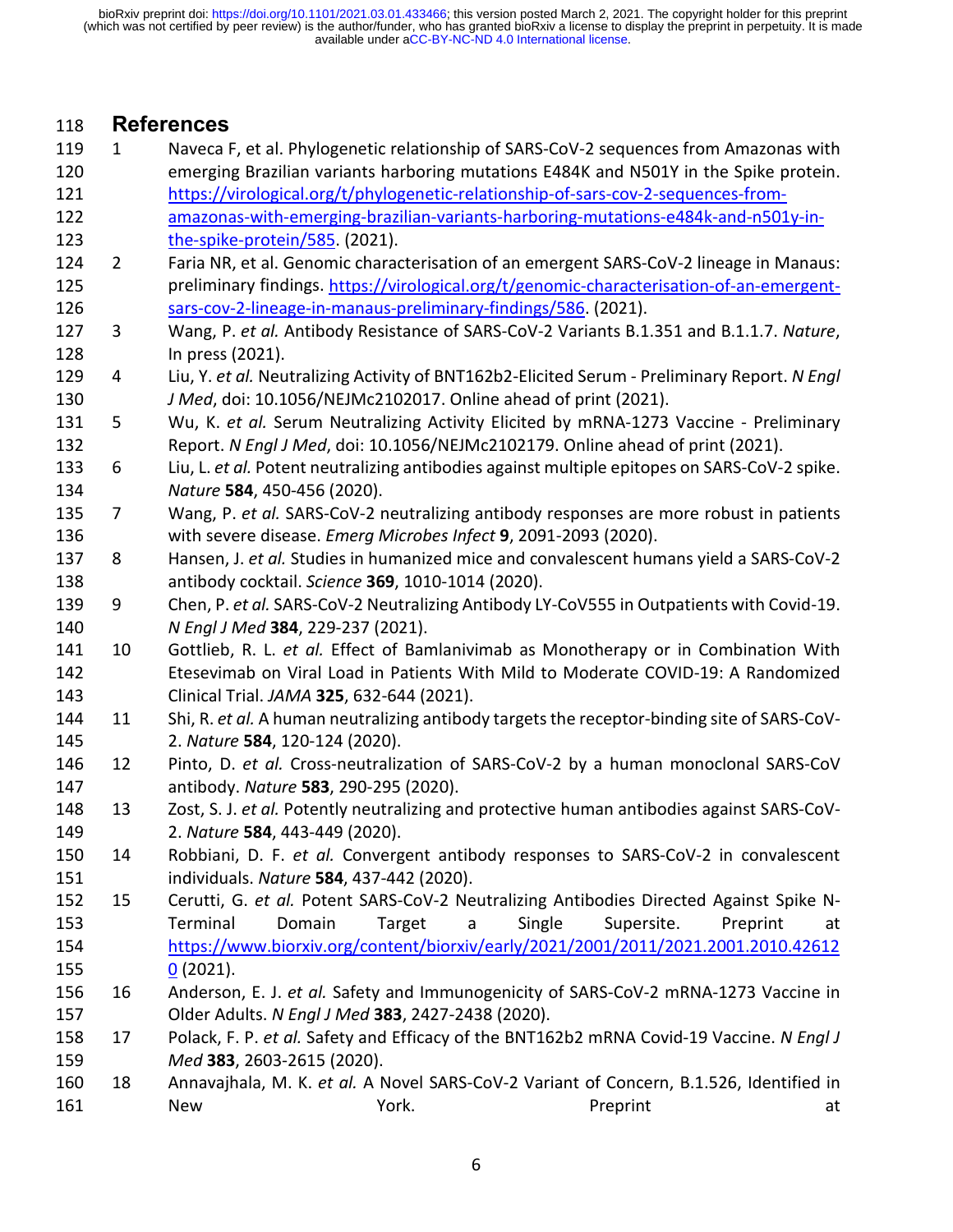| 162 |                                                                                | https://www.medrxiv.org/content/medrxiv/early/2021/2002/2025/2021.2002.2023.21             |           |          |    |  |  |
|-----|--------------------------------------------------------------------------------|--------------------------------------------------------------------------------------------|-----------|----------|----|--|--|
| 163 |                                                                                | 252259 (2021).                                                                             |           |          |    |  |  |
| 164 | 19                                                                             | West, A. P., Barnes, C. O., Yang, Z. & Bjorkman, P. J. SARS-CoV-2 lineage B.1.526 emerging |           |          |    |  |  |
| 165 |                                                                                | in the New York region detected by software utility created to query the spike mutational  |           |          |    |  |  |
| 166 |                                                                                | landscape.                                                                                 | Preprint  |          | at |  |  |
| 167 |                                                                                | https://www.biorxiv.org/content/biorxiv/early/2021/2002/2023/2021.2002.2014.43104          |           |          |    |  |  |
| 168 |                                                                                | 3(2021).                                                                                   |           |          |    |  |  |
| 169 | 20                                                                             | Garcia-Beltran, W. F. et al. Circulating SARS-CoV-2 variants escape neutralization by      |           |          |    |  |  |
| 170 |                                                                                | vaccine-induced<br>humoral                                                                 | immunity. | Preprint | at |  |  |
| 171 | https://www.medrxiv.org/content/medrxiv/early/2021/2002/2018/2021.2002.2014.21 |                                                                                            |           |          |    |  |  |
| 172 |                                                                                | 251704 (2021).                                                                             |           |          |    |  |  |
| 173 |                                                                                |                                                                                            |           |          |    |  |  |
|     |                                                                                |                                                                                            |           |          |    |  |  |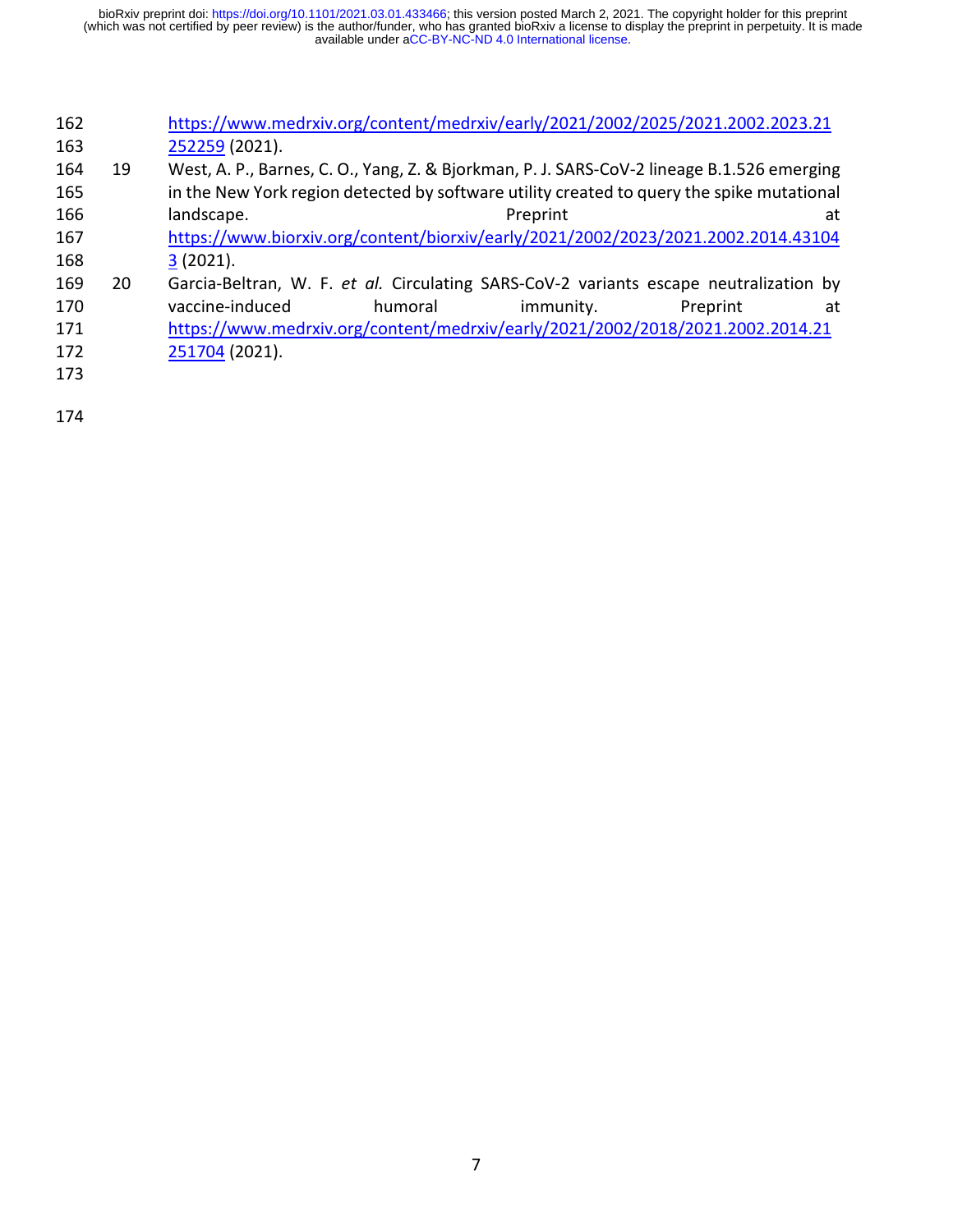# 175 **Figure**



177 **Fig. 1 | Neutralization of WT and BZ**△**10 pseudoviruses by mAbs, convalescent**  178 **plasma, and vaccinee sera. a,** Changes in neutralization IC50 of select RBD and NTD 179 mAbs. **b,** Changes in reciprocal plasma neutralization ID50 values of convalescent 180 plasma and reciprocal serum ID50 values for persons who received Moderna or Pfizer 181 vaccine. Mean fold change in ID50 relative to the WT is written above the *p* values.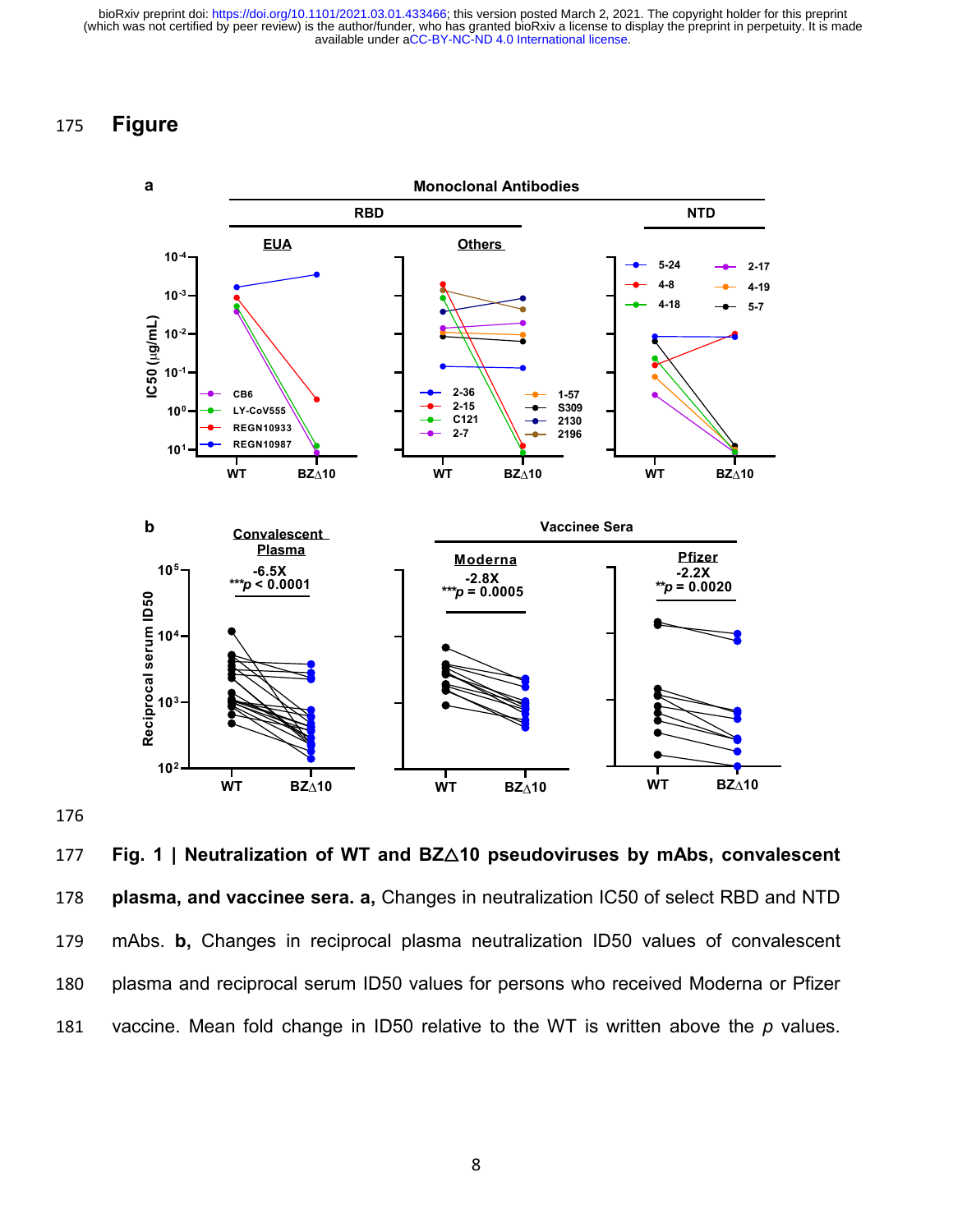- 182 Statistical analysis was performed using a Wilcoxon matched-pairs signed rank test. Two-
- 183 tailed p-values are reported.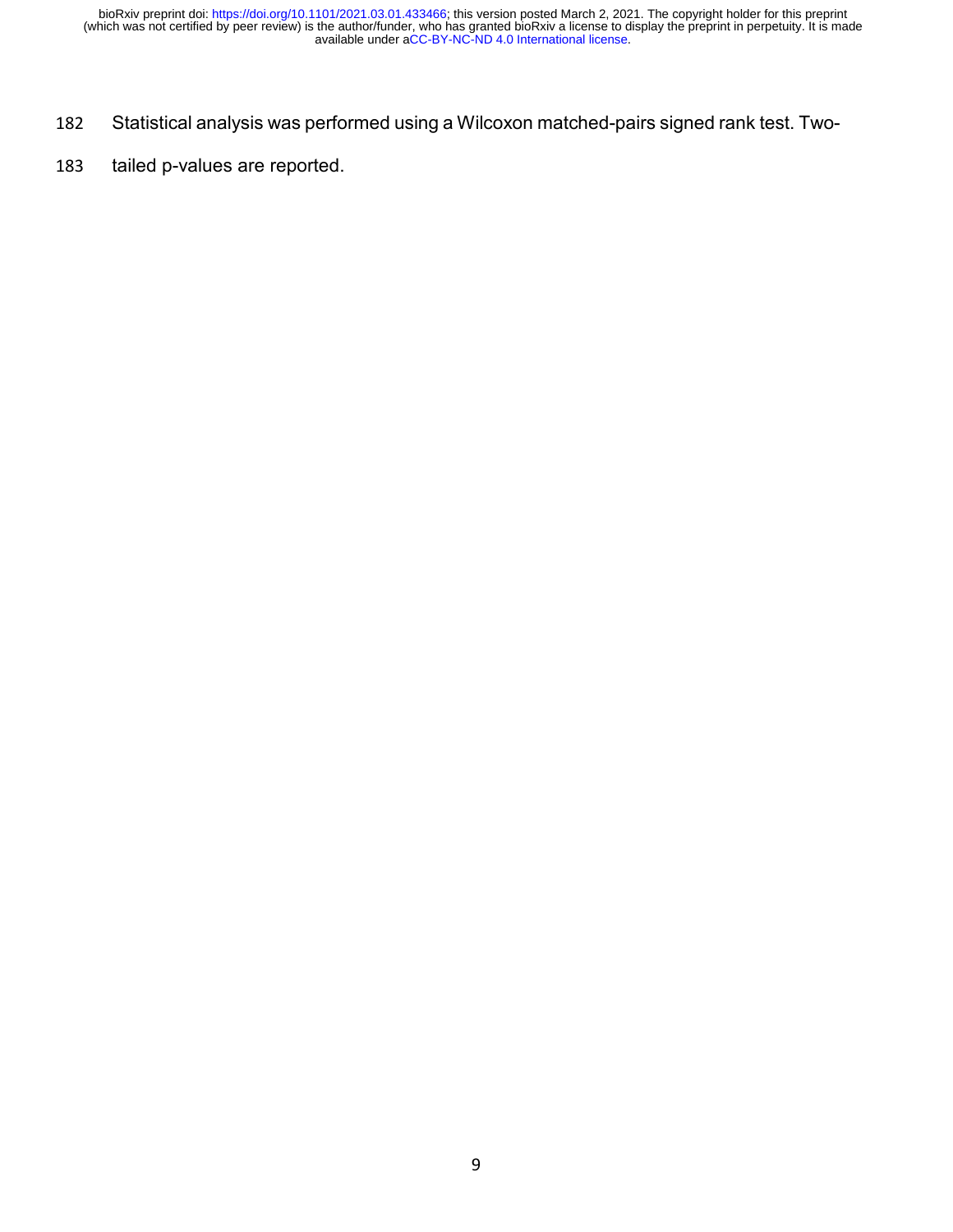#### **Methods**

 **Monoclonal antibodies, patients and vaccinees.** Monoclonal antibodies, convalescent 186 plasma, and vaccinee sera were the same as previously reported<sup>3</sup>.

 **Pseudovirus neutralization assays.** Plasmids encoding the single-mutation variants found in P.1 and 10-mutation variant (BZ∆10) were generated by Quikchange II XL site- directed mutagenesis kit (Agilent). Recombinant Indiana [VSV](https://www.sciencedirect.com/topics/biochemistry-genetics-and-molecular-biology/vesiculovirus) (rVSV) expressing 190 different SARS-CoV-2 spike variants were generated as previously described<sup>3,6,7</sup>. Neutralization assays were performed by incubating pseudoviruses with serial dilutions of mAbs or heat-inactivated plasma or sera, and scored by the reduction in luciferase 193 gene expression as previously described  $3,6,7$ .

 **Data availability.** Materials used in this study will be made available but may require execution of a material transfer agreement. Source data are provided herein.

 **Acknowledgements.** This study was supported by funding from Andrew & Peggy Cherng, Samuel Yin, Barbara Picower and the JPB Foundation, Brii Biosciences, Roger & David Wu, and the Bill and Melinda Gates Foundation.

 **Author contributions.** The study was conceptualized by D.D.H. The experiments were principally carried out by P.W., M.W., and J.Y., with assistance from M.S.N., and Y.H. Structural interpretations were made by G.C., L.S., and P.D.K. The manuscript was written by P.W. and D.D.H. and reviewed, commented, and approved by all the authors.